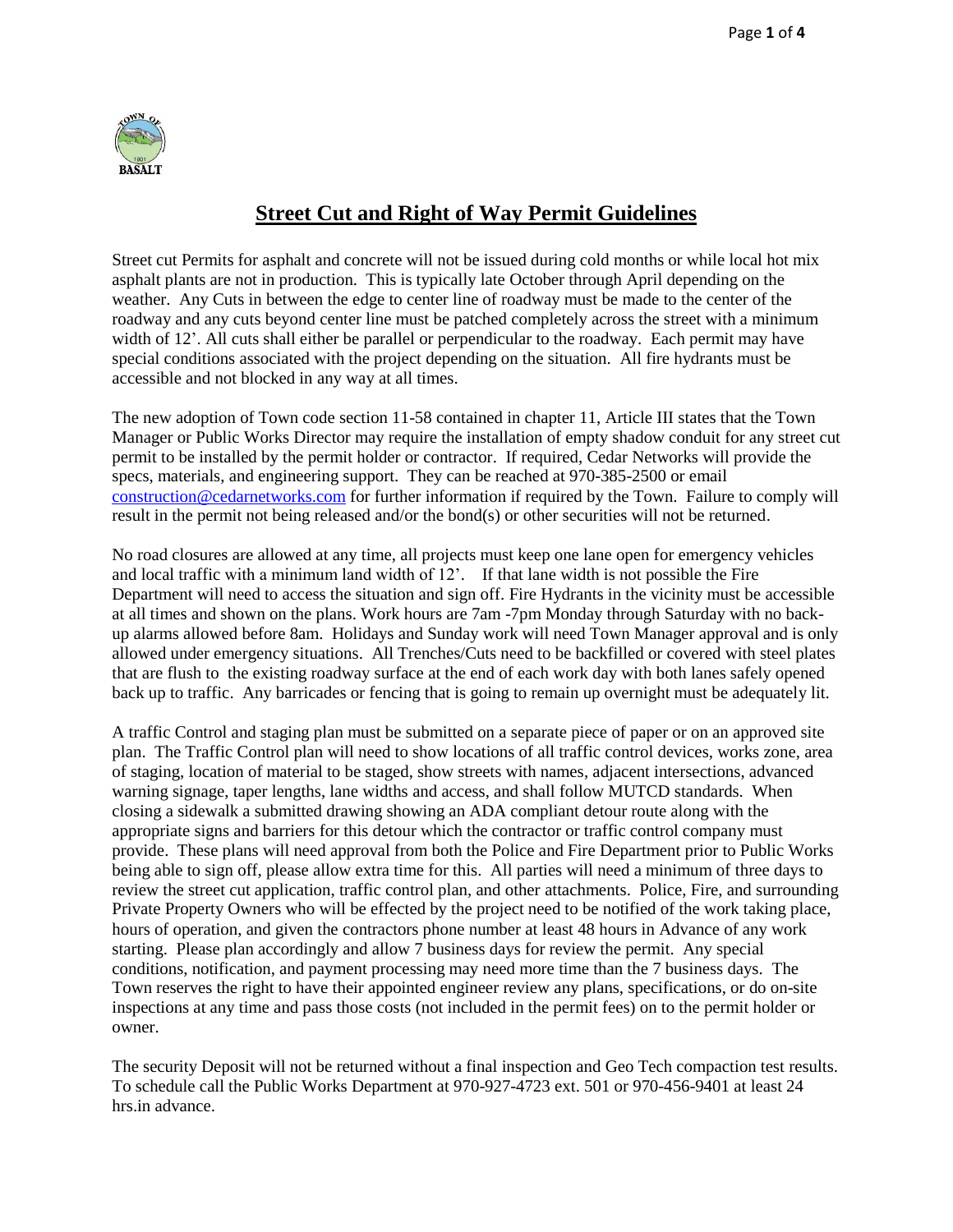**Permit#\_\_\_\_\_\_\_\_\_\_ EXPIRES 30 DAYS FROM ISSUE** 

| <b>Owner Name (Property)</b>          | <b>Contractor Name and Company Name</b> |
|---------------------------------------|-----------------------------------------|
| <b>Address</b>                        | <b>Address</b>                          |
| City/State/zip                        | City/state/zip                          |
| <b>Phone/Fax</b>                      | Phone#                                  |
| <b>Email</b>                          | Email:                                  |
| <b>Mailing Address (If Different)</b> | <b>Contractor License #</b>             |

### **Project Information**

| <b>Address of Work Location</b> | Type of work: trenching____ boring ____ open cut____                |
|---------------------------------|---------------------------------------------------------------------|
|                                 | Purpose: WATER SEWER GAS ELECTRIC PHONE OTHER                       |
|                                 | ATTACH SKETCH OF PRJECT WITH DIMENSIONS ON<br><b>SEPERATE SHEET</b> |
| <b>START AND END DATE</b>       | <b>WORK HOURS</b>                                                   |

## **Deposit Calculation for Areas Being Disturbed**

Area of asphalt  $@$  \$20.00 S.F. \_\_\_\_\_ Length \_\_\_\_\_ Width =  $$\underline{\$}$ Area of concrete  $@$  \$25.00 S.F. \_\_\_\_\_ Length \_\_\_\_\_ Width =  $$\underline{\hspace{1cm}}$ Area of Road base  $@$6.00 S.F.$  Length \_\_\_\_Width =  $$\underline{\$}$ Area of grass  $@$  \$ 6.00 S.F. \_\_\_\_\_ Length \_\_\_\_Width =  $$\_\_$  $\frac{1}{2}$  Linear feet of curb and gutter  $\textcircled{2}$  \$ 25.00 L.F. = \$ **Total Deposit Amount = \$ \_\_\_\_\_\_\_\_\_**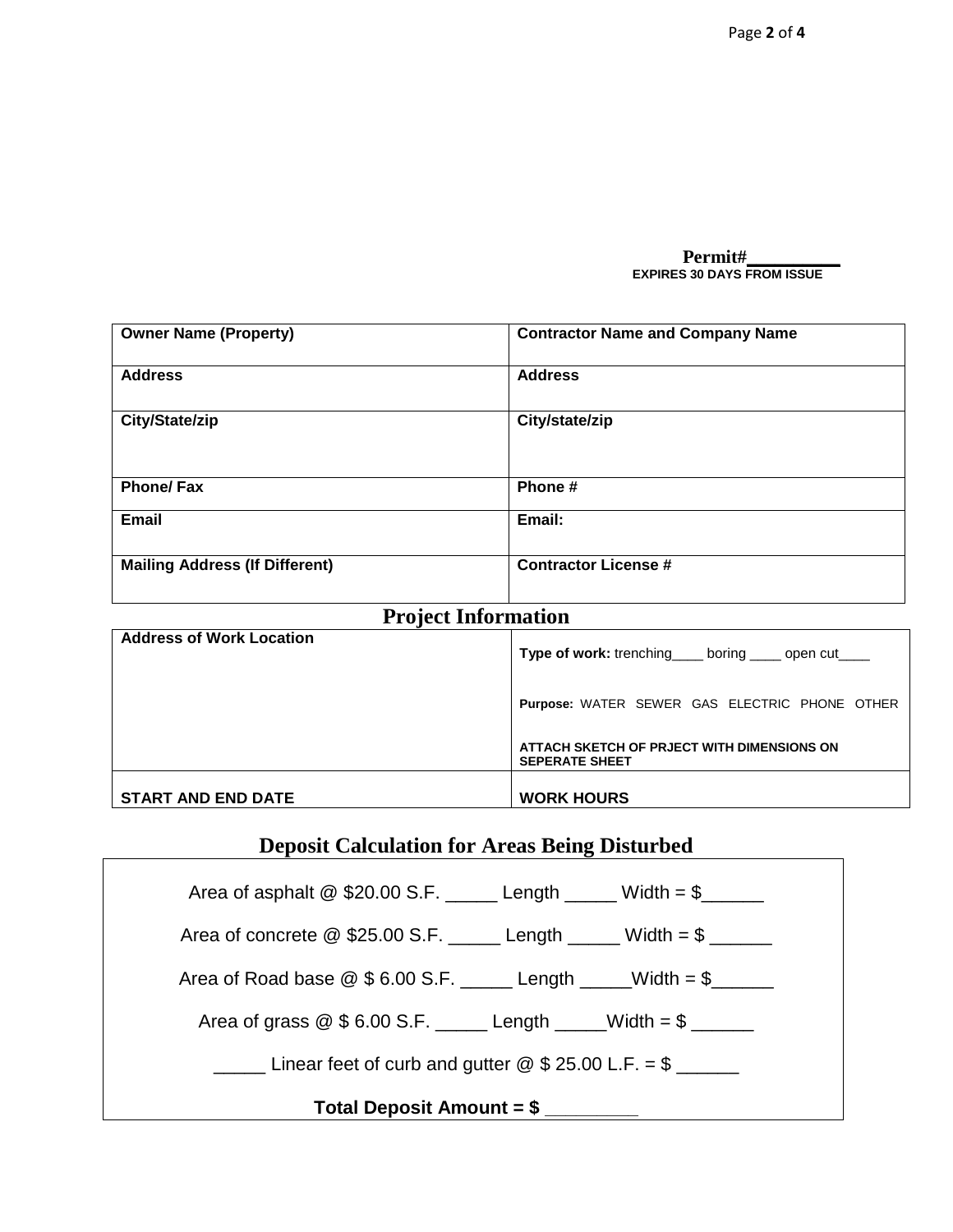#### **Non Refundable Permit Fee = \_\$100.00\_ Non Refundable Inspection Fee = \_ \$50.00\_**

#### **TOTAL AMOUNT DUE INCLUDING DEPOSIT AND FEES = \$ \_\_\_\_\_\_\_\_\_**

#### **Warranty Agreed to for all Permits**

**In accepting this permit the undersigned property owner and/or contractor has applied for an excavation permit pursuant to Chapter 11.03 of the Town of Basalt Municipal Code and Sec.222.3, 2612.3 and 2626 of the Town of Basalt Public Works Manual. In consideration of the issuance of such a permit, each of the undersigned hereby warrant and guarantee all materials, labor and workmanship utilized in the backfilling, compacting, repairing, and resurfacing of area where cuts and excavation are made, to be free from any failing for a period of two (2) years from the date of repair and resurfacing. In the event that failing occurs within the said time period, including subsidence or damage to the asphalt, the undersigned shall promptly repair or replace defective work or materials, at the undersigned's sole expense, in a manner satisfactory to the Town. All work and materials provided under the warranty shall be further warranted for a period of (2) years from date of acceptance by the Town.** 

#### **(CONTRACTOR AND ONWER BOTH NEED TO SIGN AND AGREE TO CONDITIONS ABOVE)**

| <b>CONTRACTOR</b>     |      |                    |
|-----------------------|------|--------------------|
|                       | Date |                    |
|                       |      |                    |
|                       |      |                    |
| <b>Property Owner</b> |      |                    |
|                       |      |                    |
|                       |      |                    |
|                       |      |                    |
|                       |      |                    |
|                       |      | Date______________ |
|                       |      |                    |